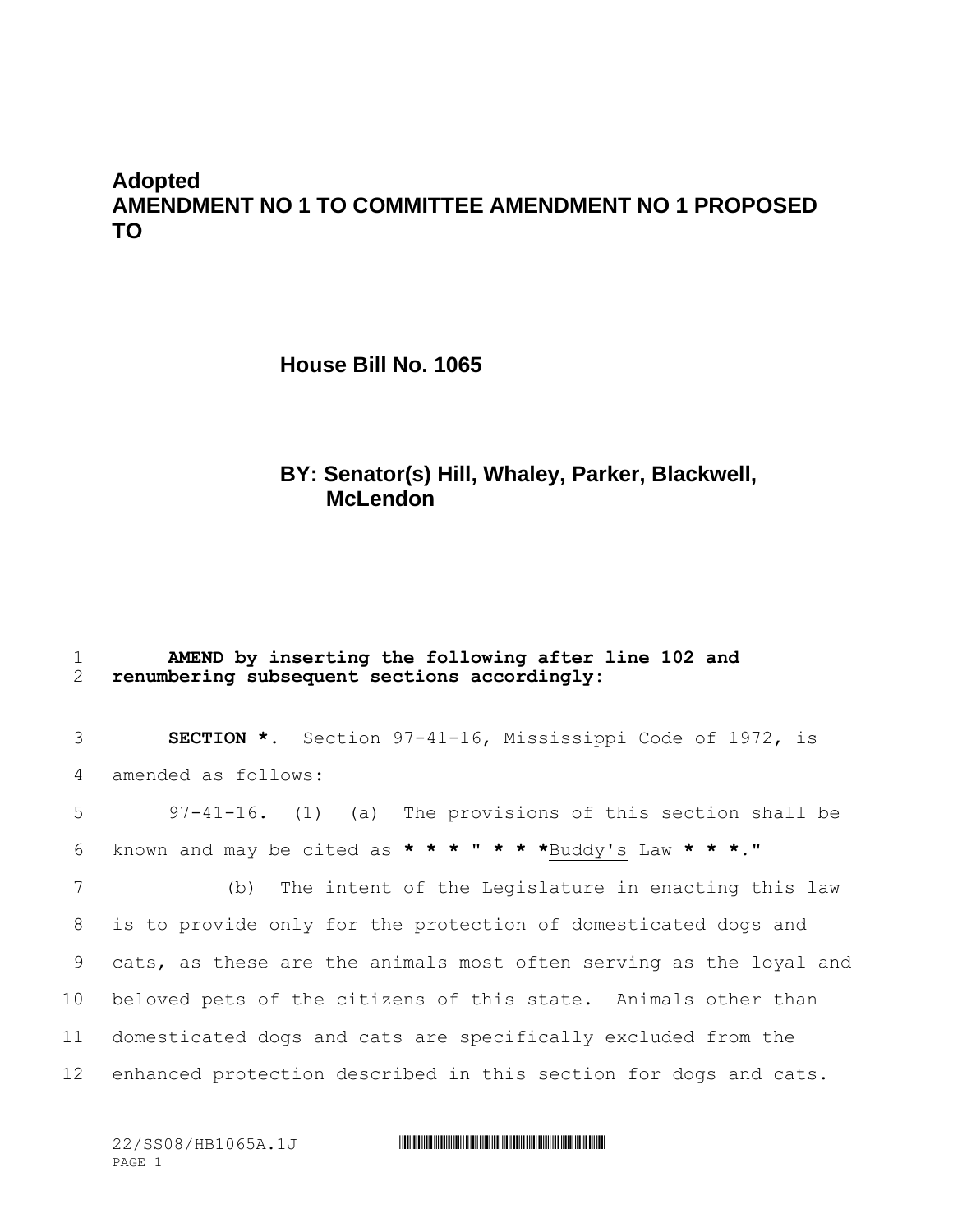The provisions of this section do not apply, and shall not be construed as applying, to any animal other than a domesticated dog or cat.

 (2) (a) If a person shall intentionally or with criminal negligence wound, deprive of adequate shelter, food or water, or 18 carry or confine in a cruel manner, any domesticated dog or cat, 19 or cause any person to do the same, then he or she shall be guilty of the offense of simple cruelty to a domesticated dog or cat. A person who is convicted of the offense of simple cruelty to a domesticated dog or cat shall be guilty of a misdemeanor and fined not more than One Thousand Dollars (\$1,000.00), or imprisoned not more than six (6) months, or both. Each act of simple cruelty that is committed against more than one (1) domesticated dog or cat constitutes a separate offense.

 (b) (i) If a person with malice shall intentionally torture, mutilate, maim, burn, starve to death, crush, disfigure, drown, suffocate or impale any domesticated dog or cat, or cause any person to do the same, then he or she shall be guilty of the offense of aggravated cruelty to a domesticated dog or cat. Each act of aggravated cruelty that is committed against more than one (1) domesticated dog or cat shall constitute a separate offense. (ii) A person who is convicted of a first offense

 of aggravated cruelty to a domesticated dog or cat shall be guilty of a felony and fined not more than Five Thousand Dollars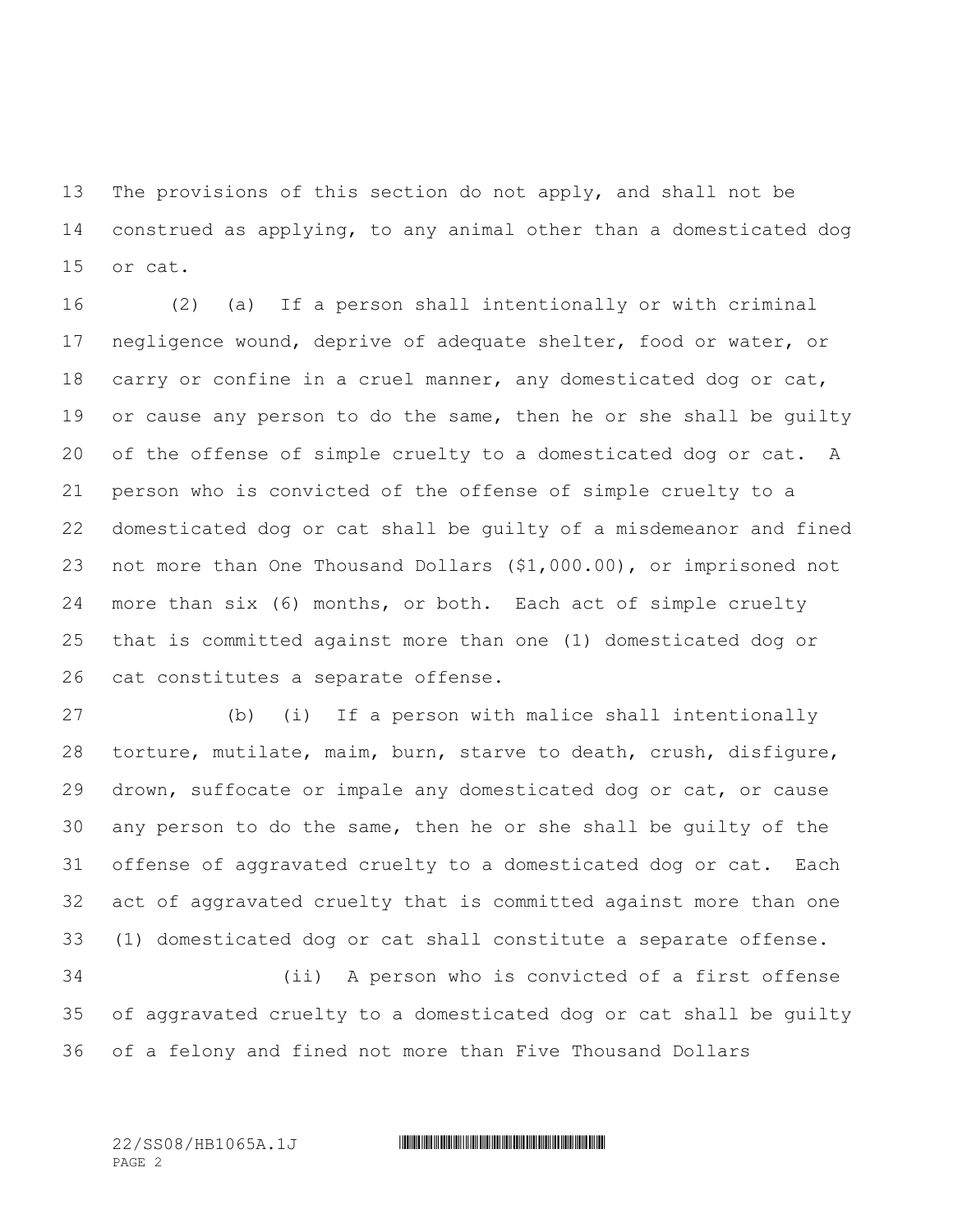(\$5,000.00), or committed to the custody of the Department of Corrections for not more than three (3) years, or both.

 (iii) A person who is convicted of a second or subsequent offense of aggravated cruelty to a domesticated dog or cat, the offenses being committed within a period of five (5) years, shall be guilty of a felony and fined not more than Ten Thousand Dollars (\$10,000.00) and imprisoned in the custody of the Department of Corrections for not less than one (1) year nor more than ten (10) years.

 For purposes of calculating previous offenses of aggravated cruelty under this subparagraph (iii), commission of one or more acts of aggravated cruelty against one or more domesticated dogs or cats within a twenty-four-hour period shall be considered one (1) offense.

 (c) A conviction entered upon a plea of nolo contendere to a charge of aggravated cruelty to a domesticated dog or cat shall be counted as a conviction for the purpose of determining whether a later conviction is a first or subsequent offense.

 (3) In addition to such fine or imprisonment which may be imposed:

 (a) The court shall order that restitution be made to the owner of such domesticated dog or cat. The measure for restitution in money shall be the current replacement value of such loss and the actual veterinarian fees, medicine, special

PAGE 3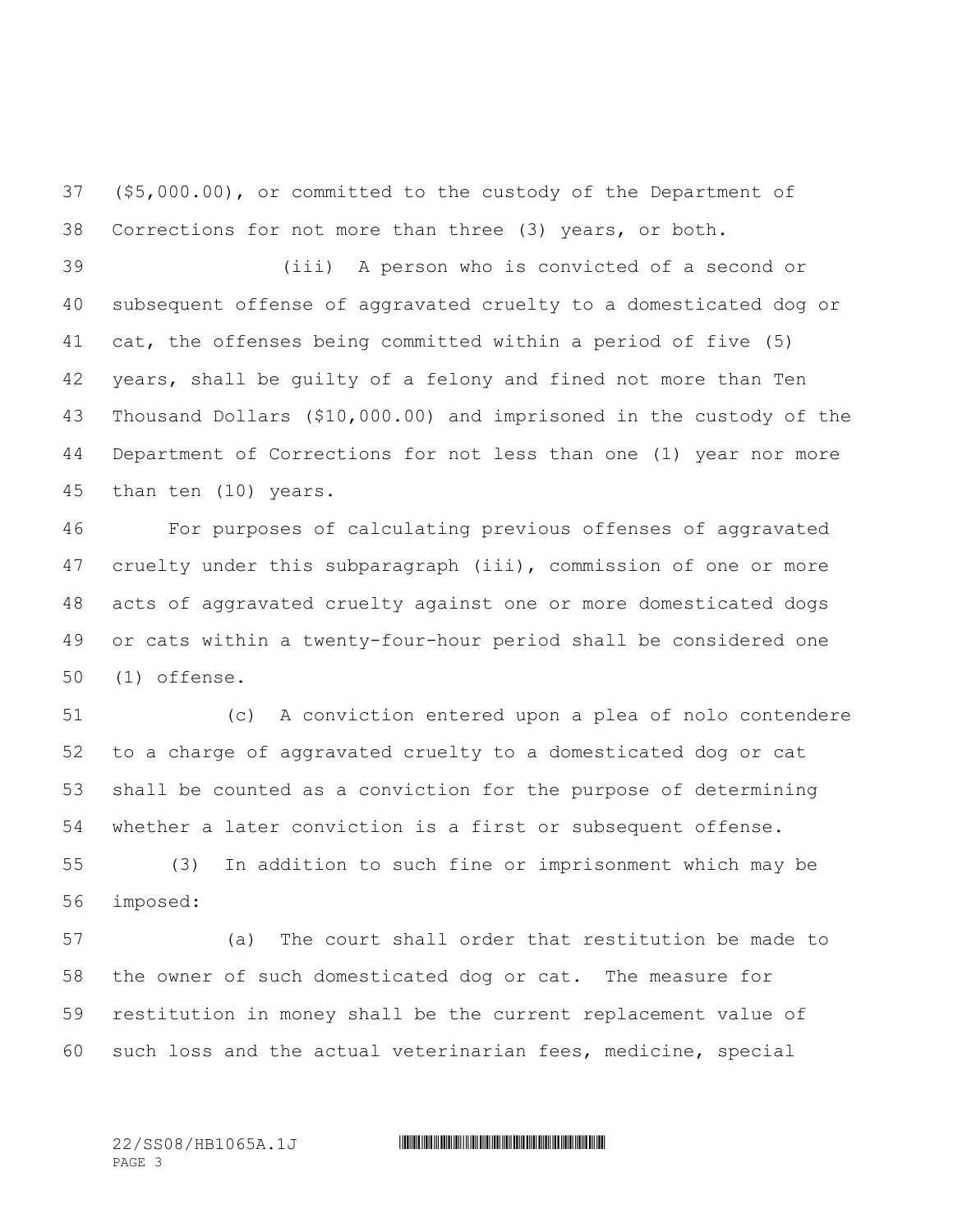supplies, loss of income and other costs incurred as a result of actions in violation of subsection (2) of this section **\* \* \***. (b) The court may order that: (i) The reasonable costs of sheltering, transporting and rehabilitating the domesticated dog or cat, and any other costs directly related to the care of the domesticated dog or cat, be reimbursed to: 1. Any law enforcement agency; or 2. Any agency or department of a political subdivision that is charged with the control, protection or welfare of domesticated or feral dogs or cats within the subdivision. The agency or department may reimburse a nongovernmental organization for such costs, if the organization possesses nonprofit status under the United States Internal Revenue Code and has the purpose of protecting the welfare of, or preventing cruelty to, dogs or cats whether domesticated or feral. (ii) The person convicted: 1. Receives a psychiatric or psychological evaluation and counseling or treatment for a length of time as prescribed by the court. The cost of any evaluation, counseling and treatment shall be paid by the offender upon order of the court, up to a maximum amount that is no more than the jurisdictional limit of the sentencing court.

PAGE 4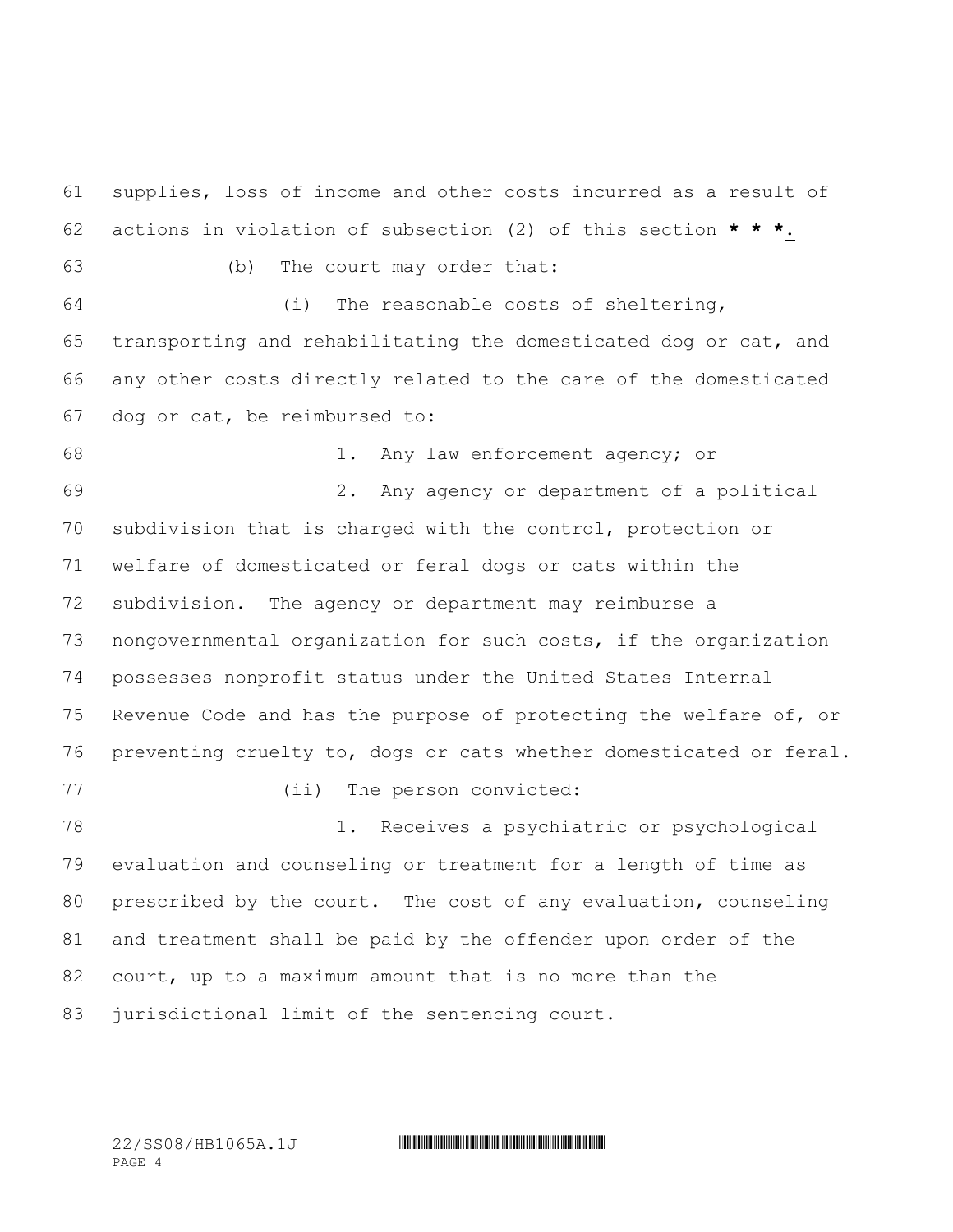2. Performs community service for a period not exceeding the applicable maximum term of imprisonment that may be imposed for conviction of the offense. 87 3. Be enjoined from employment in any position that involves the care of a domesticated dog or cat, or 89 in any place where domesticated dogs or cats are kept or confined, for a period which the court deems appropriate. 4. If convicted of simple cruelty under this section, be prohibited from owning or possessing or residing with a domesticated dog or cat for any period of time not exceeding five (5) years from the date of sentencing, or any period of time not exceeding fifteen (15) years from the date of sentencing if the conviction involved four (4) or more counts of simple cruelty. (c) For a child adjudicated delinquent under this section, the youth court shall order under Section 43-21-603 that the child adjudicated delinquent receives a psychiatric evaluation and counseling or treatment for a length of time as prescribed by the youth court. The cost of any evaluation, counseling and treatment shall be paid by the offender's parent or guardian, or by the state if the offender is a ward of the state, upon order of the youth court, up to a maximum amount that is no more than the jurisdictional limit of the sentencing court. The youth court shall hold the offender's parent or guardian in contempt under Section 43-21-509 if the parent or guardian willfully does not follow the recommended treatment for the offender.

PAGE 5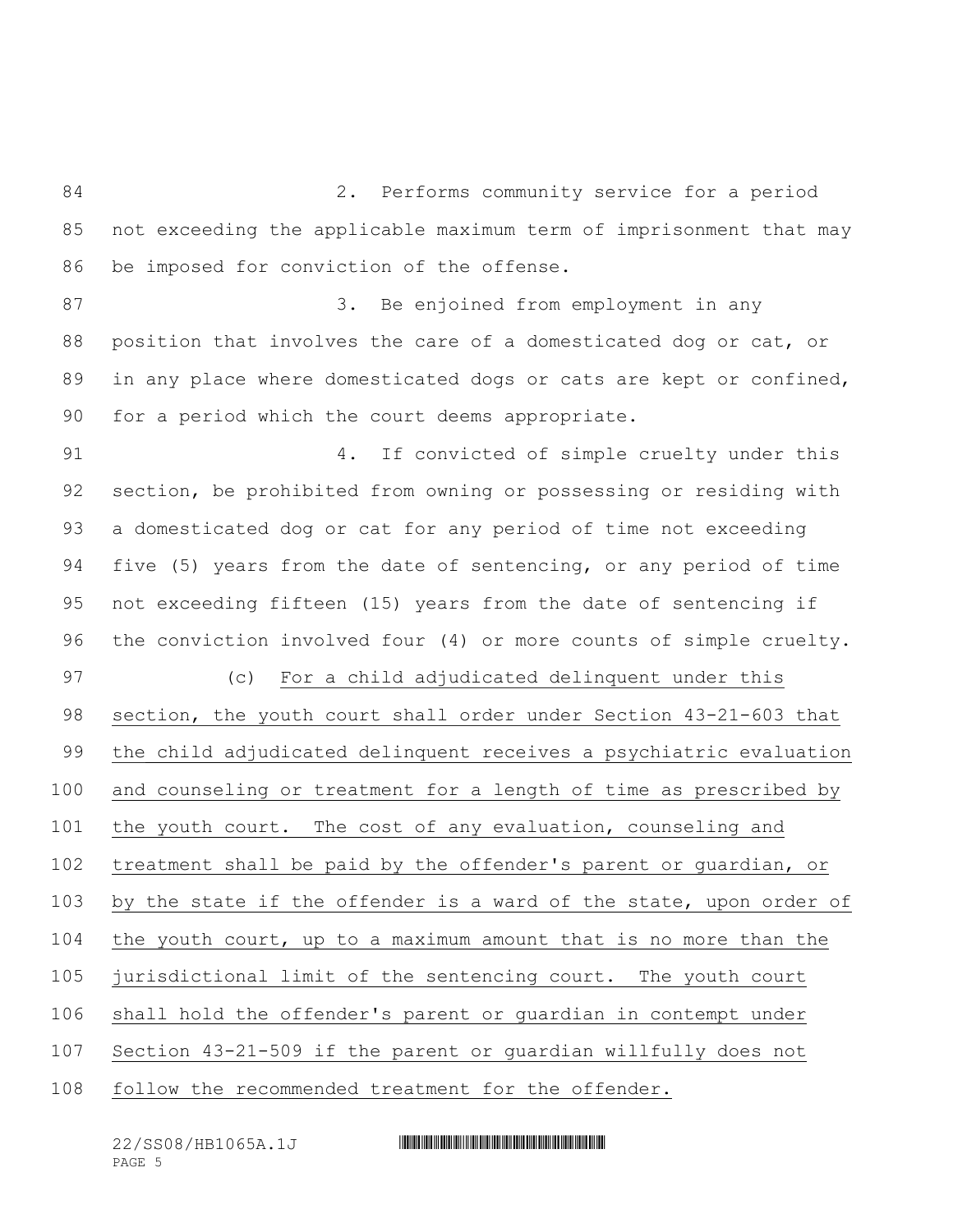( **\* \* \***d) The court shall order that any person convicted of an offense of aggravated cruelty under this section be prohibited from owning or possessing or residing with a domesticated dog or cat for a period not less than five (5) years nor more than fifteen (15) years from the date of sentencing.

 ( **\* \* \***e) A person found in violation of a court order incorporating the provisions of paragraph (b)(ii)4. or ( **\* \* \***d) of this subsection may, in addition to any other punishment provided by law, be fined in an amount not exceeding One Thousand Dollars (\$1,000.00) for each domesticated dog or cat unlawfully owned or possessed.

 ( **\* \* \***f) Any domesticated dog or cat involved in a violation of a court order described in paragraph ( **\* \* \***e) of this subsection shall be forfeited to the state.

 (4) (a) Nothing in this section shall be construed as prohibiting a person from:

 (i) Defending himself or herself or another person from physical injury being threatened or caused by a domesticated or feral dog or cat.

 (ii) Injuring or killing an unconfined domesticated or feral dog or cat on the property of the person, if the unconfined dog or cat is believed to constitute a threat of physical injury or damage to any domesticated animal under the care or control of such person.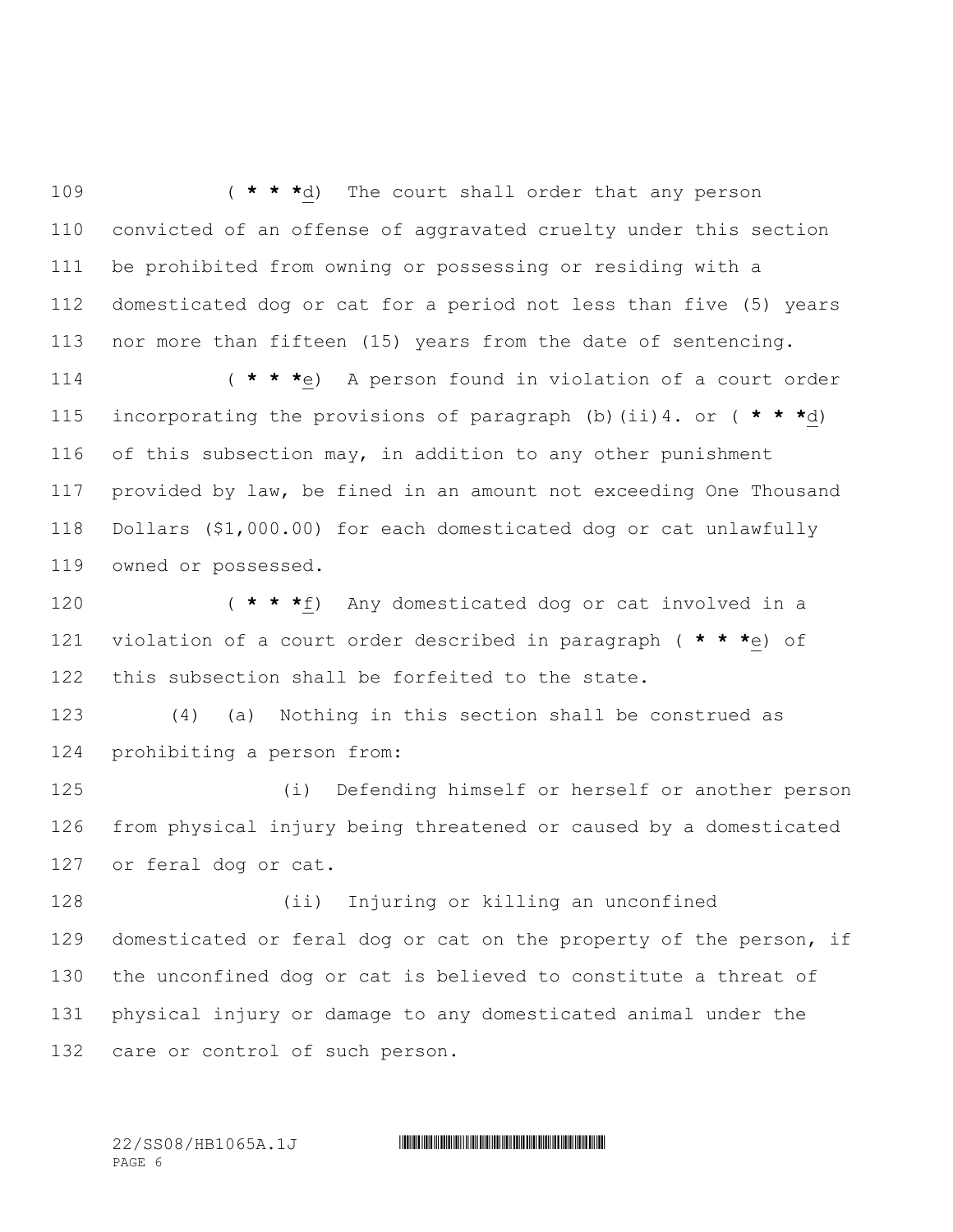(iii) Acting under the provisions of Section 95-5-19 to protect poultry or livestock from a trespassing dog that is in the act of chasing or killing the poultry or livestock, or acting to protect poultry or livestock from a trespassing cat that is in the act of chasing or killing the poultry or livestock. (iv) Engaging in practices that are licensed or lawful under the Mississippi Veterinary Practice Act, Section 73-39-51 et seq., or engaging in activities by any licensed veterinarian while following accepted standards of practice of the profession within the State of Mississippi, including the euthanizing of a dog or cat. (v) Rendering emergency care, treatment, or assistance to a dog or cat that is abandoned, ill, injured, or in 146 distress, if the person rendering the care, treatment, or assistance is acting in good faith. (vi) Performing activities associated with accepted agricultural and animal husbandry practices with regard to livestock, poultry or other animals, including those activities which involve: 152 1. Using dogs in such practices. 2. Raising, managing and using animals to provide food, fiber or transportation. 3. Butchering animals and processing food. (vii) Training for, or participating in, a rodeo, equine activity, dog show, event sponsored by a kennel club or

PAGE 7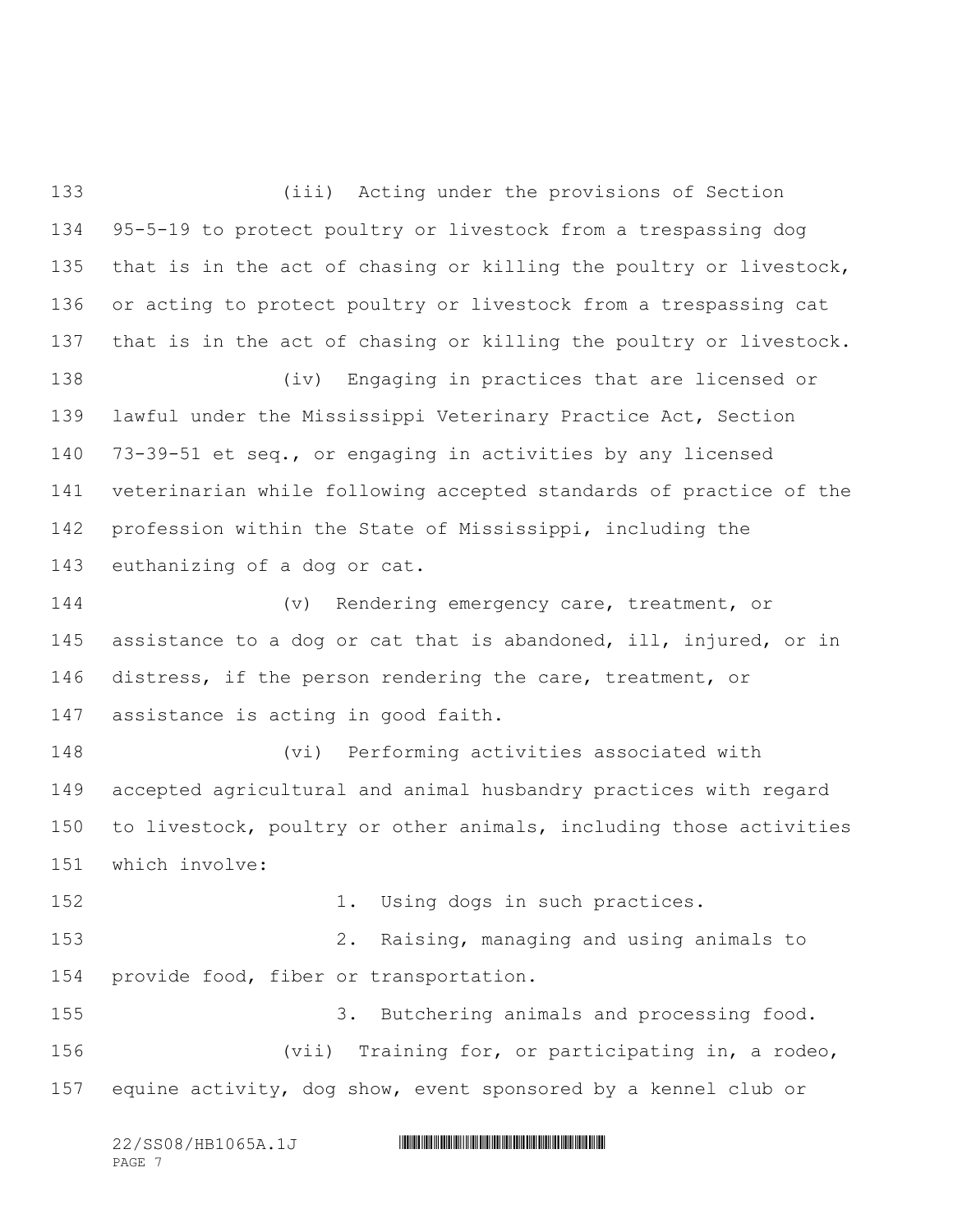other bona fide organization that promotes the breeding or showing of dogs or cats, or any other competitive event which involves the lawful use of dogs or cats. (viii) Engaging in accepted practices of dog or cat identification. (ix) Engaging in lawful activities that are regulated by the Mississippi Department of Wildlife, Fisheries and Parks or the Mississippi Department of Marine Resources, including, without limitation, hunting, trapping, fishing, and wildlife and seafood management. (x) Performing scientific, research, medical and zoological activities undertaken by research and education facilities or institutions that are: 171 1. Regulated under the provisions of the Animal Welfare Act, 7 USCS 2131 et seq., as in effect on July 1, 2011; 2. Regulated under the provisions of the Health Research Extension Act of 1985, Public Law No. 99-158; or 3. Subject to any other applicable state or federal law or regulation governing animal research as in effect on July 1, 2011. (xi) Disposing of or destroying certain dogs under authority of Sections 19-5-50, 21-19-9 and 41-53-11, which allow counties, municipalities and certain law enforcement officers to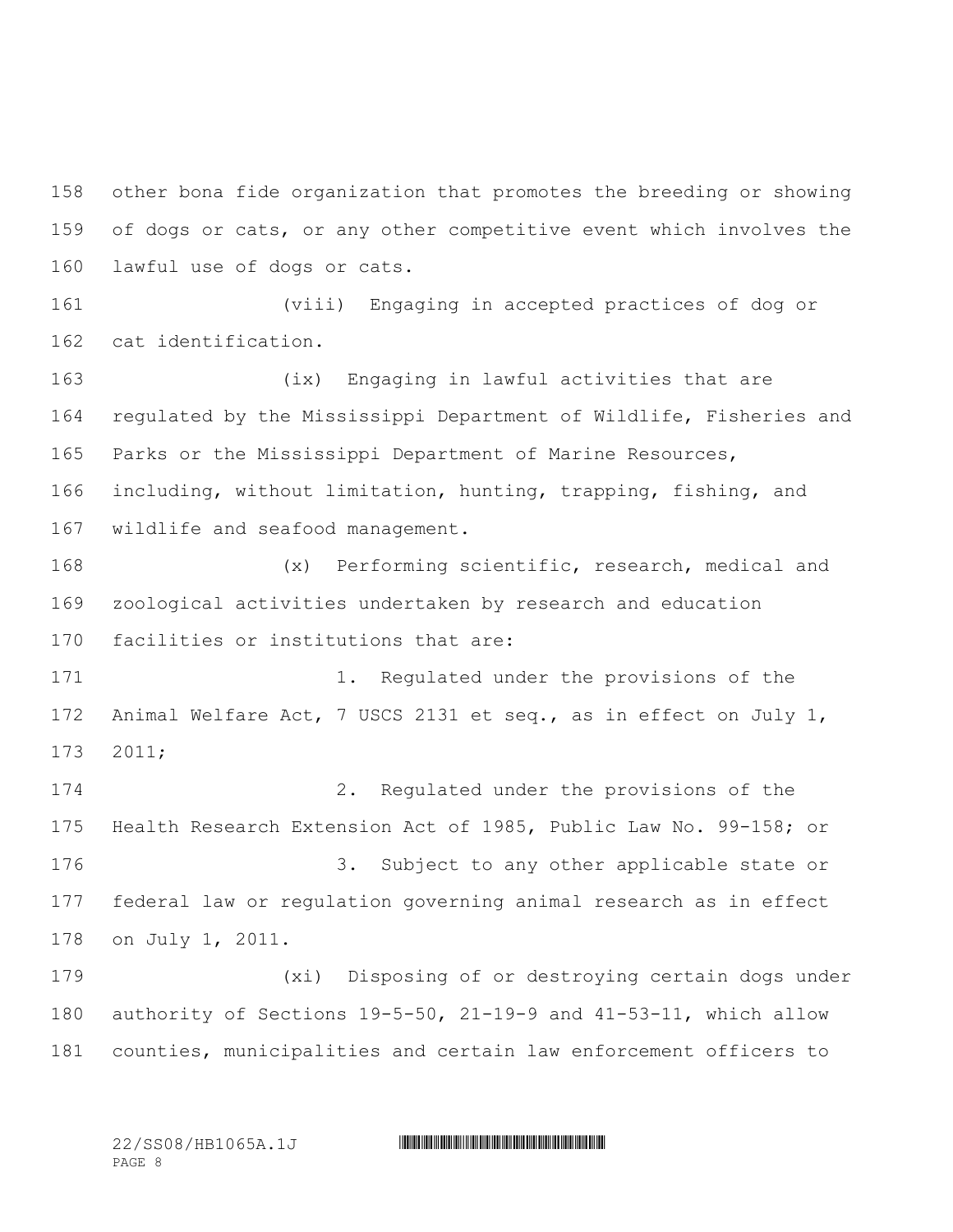destroy dogs running at large without proper identification indicating that such dogs have been vaccinated for rabies.

 (xii) Engaging in professional pest control activities, including those activities governed by the Mississippi Pesticide Law of 1975, Section 69-23-1 et seq.; professional services related to entomology, plant pathology, horticulture, tree surgery, weed control or soil classification, as regulated under Section 69-19-1 et seq.; and any other pest control activities conducted in accordance with state law.

 (xiii) Performing the humane euthanization of a dog or cat pursuant to Section 97-41-3.

 (xiv) Engaging in the training of service dogs used to assist those with physical or mental health conditions.

 (b) If the owner or person in control of a domesticated dog or cat is precluded, by natural or other causes beyond his reasonable control, from acting to prevent an act or omission that might otherwise constitute an allegation of the offense of simple cruelty to a domesticated dog or cat or the offense of aggravated cruelty to a domesticated dog or cat, then that person shall not be guilty of the offense. Natural or other causes beyond the reasonable control of the person include, without limitation, acts of God, declarations of disaster, emergencies, acts of war, earthquakes, hurricanes, tornadoes, fires, floods or other natural disasters.

PAGE 9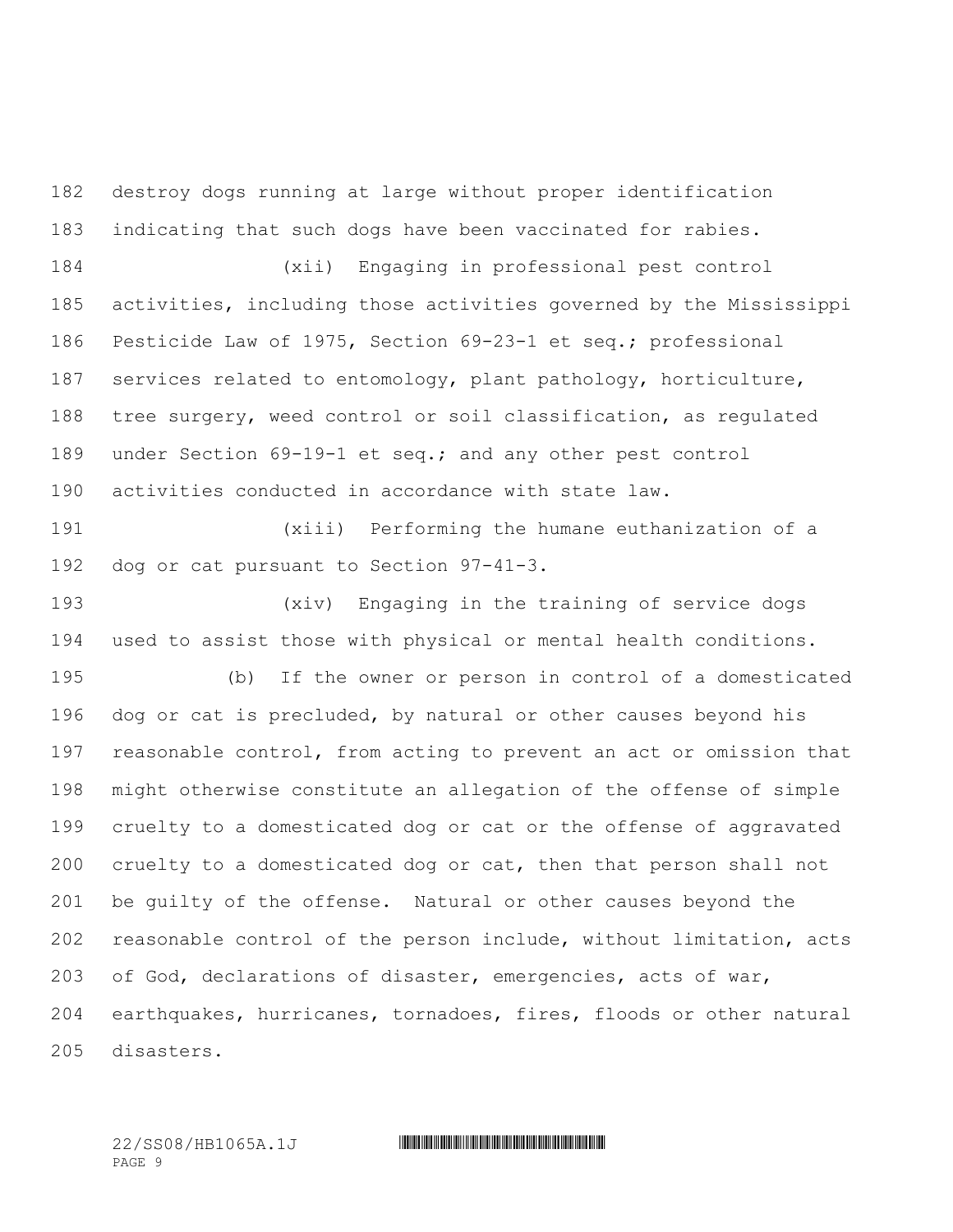(5) The provisions of this section shall not be construed to:

 (a) Apply to any animal other than a domesticated dog or cat.

 (b) Create any civil or criminal liability on the part of the driver of a motor vehicle if the driver unintentionally injures or kills a domesticated dog or cat as a result of the domesticated dog or cat being accidentally hit by the vehicle. (6) (a) Except as otherwise provided in Section 97-35-47 for the false reporting of a crime, a person, who in good faith and acting without malice, reports a suspected incident of simple cruelty to a domesticated dog or cat, or aggravated cruelty to a domesticated dog or cat, to a local animal control, protection or welfare organization, a local law enforcement agency, or the Mississippi Department of Public Safety, shall be immune from civil and criminal liability for reporting the incident.

 (b) A veterinarian licensed in Mississippi or a person acting at the direction of a veterinarian licensed in Mississippi, who in good faith and acting without malice, participates in the investigation of an alleged offense of simple or aggravated cruelty to a domesticated dog or cat, or makes a decision or renders services regarding the care of a domesticated or feral dog or cat that is involved in the investigation, shall be immune from civil and criminal liability for those acts.

PAGE 10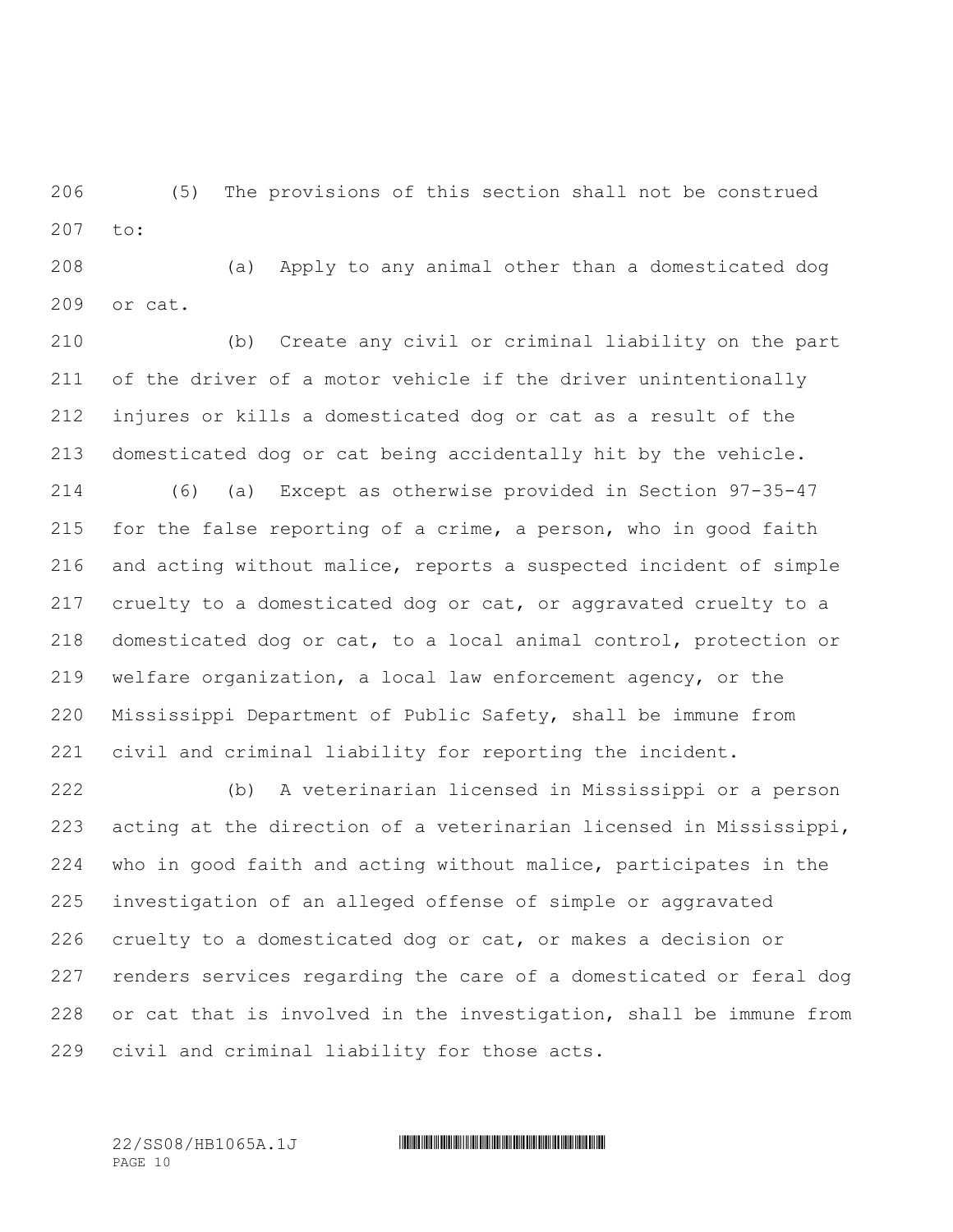(7) Other than an agency or department of a political subdivision that is charged with the control, protection or welfare of dogs or cats within the subdivision, any organization 233 that has the purpose of protecting the welfare of, or preventing cruelty to, domesticated dogs or cats, shall register the organization with the sheriff of the county in which the organization operates a physical facility for the protection, 237 welfare or shelter of dogs or cats, on or before the first day of October each year. The provisions of this subsection (7) shall apply to any organization that has the purpose of protecting the welfare of dogs or cats, or preventing cruelty to dogs or cats, regardless of whether the organization also protects animals other than domesticated dogs or cats.

 (8) Nothing in this section shall limit the authority of a municipality or board of supervisors to adopt ordinances, rules, regulations or resolutions which may be, in whole or in part, more restrictive than the provisions of this section, and in those cases, the more restrictive ordinances, rules, regulations or resolutions will govern.

 **SECTION \*.** Section 43-21-603, Mississippi Code of 1972, is amended as follows:

 43-21-603. (1) At the beginning of each disposition hearing, the judge shall inform the parties of the purpose of the hearing.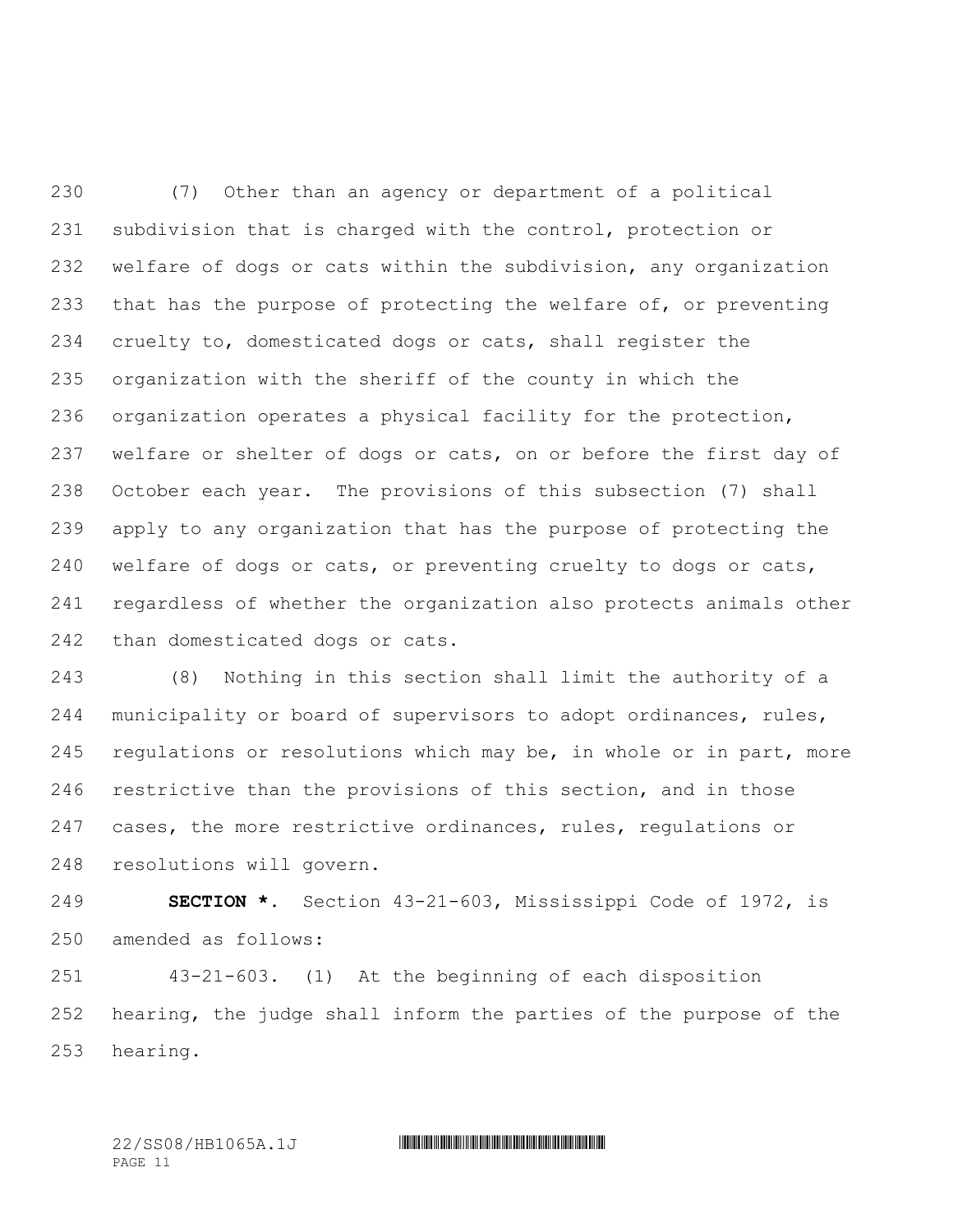(2) All testimony shall be under oath unless waived by all parties and may be in narrative form. The court may consider any evidence that is material and relevant to the disposition of the cause, including hearsay and opinion evidence. At the conclusion of the evidence, the youth court shall give the parties an opportunity to present oral argument.

 (3) If the child has been adjudicated a delinquent child, before entering a disposition order, the youth court should consider, among others, the following relevant factors:

(a) The nature of the offense;

 (b) The manner in which the offense was committed; (c) The nature and number of a child's prior adjudicated offenses;

 (d) The child's need for care and assistance; (e) The child's current medical history, including medication and diagnosis;

 (f) The child's mental health history, which may include, but not be limited to, the Massachusetts Youth Screening Instrument version 2 (MAYSI-2);

 (g) Copies of the child's cumulative record from the last school of record, including special education records, if applicable;

 (h) Recommendation from the school of record based on areas of remediation needed;

(i) Disciplinary records from the school of record; and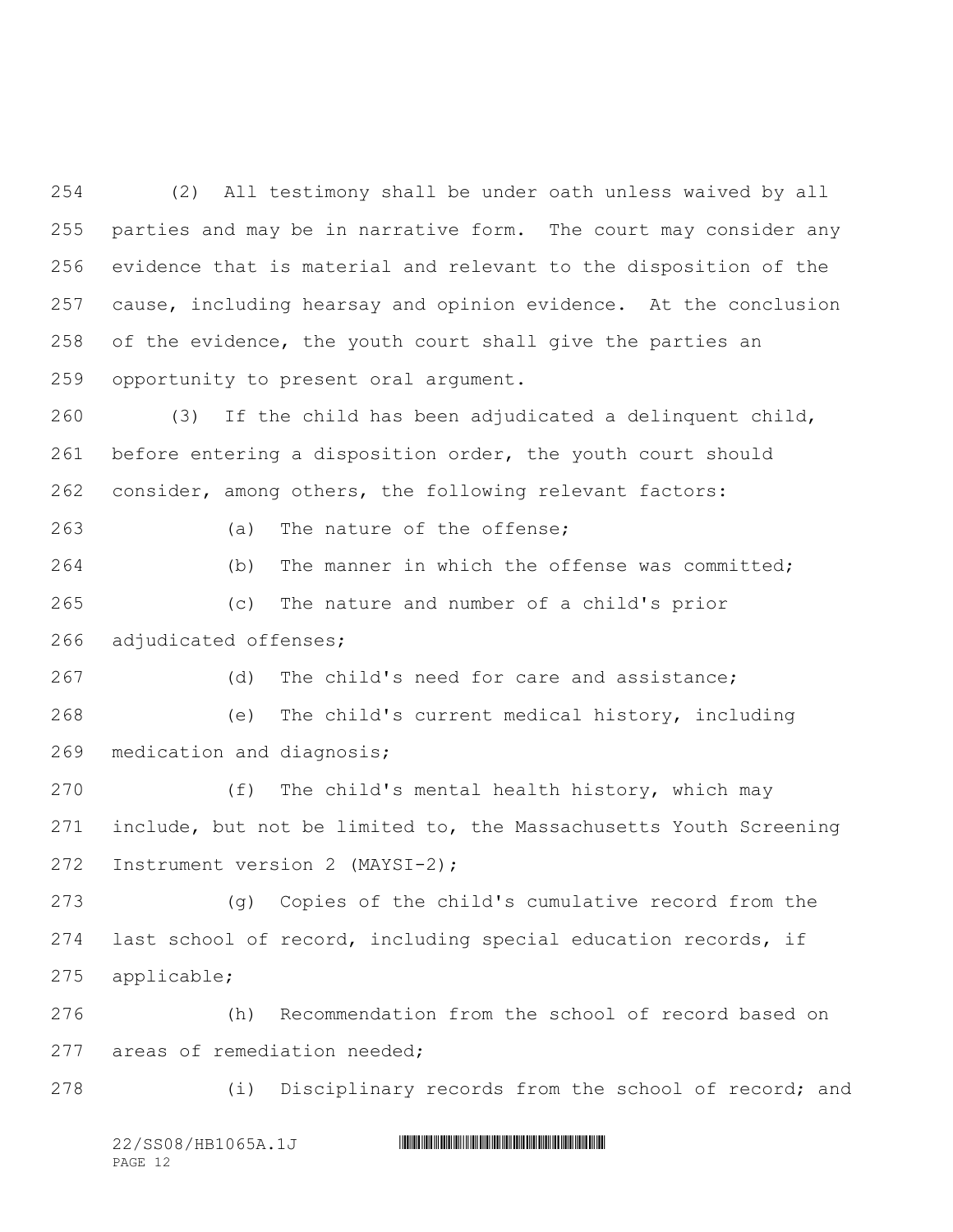(j) Records of disciplinary actions outside of the school setting.

 (4) If the child has been adjudicated a child in need of supervision, before entering a disposition order, the youth court should consider, among others, the following relevant factors:

 (a) The nature and history of the child's conduct; (b) The family and home situation; and

(c) The child's need of care and assistance.

 (5) If the child has been adjudicated a neglected child or an abused child, before entering a disposition order, the youth court shall consider, among others, the following relevant factors:

 (a) The child's physical and mental conditions; (b) The child's need of assistance;

 (c) The manner in which the parent, guardian or custodian participated in, tolerated or condoned the abuse, neglect or abandonment of the child;

 (d) The ability of a child's parent, guardian or custodian to provide proper supervision and care of a child; and (e) Relevant testimony and recommendations, where available, from the foster parent of the child, the grandparents of the child, the guardian ad litem of the child, representatives of any private care agency that has cared for the child, the family protection worker or family protection specialist assigned

PAGE 13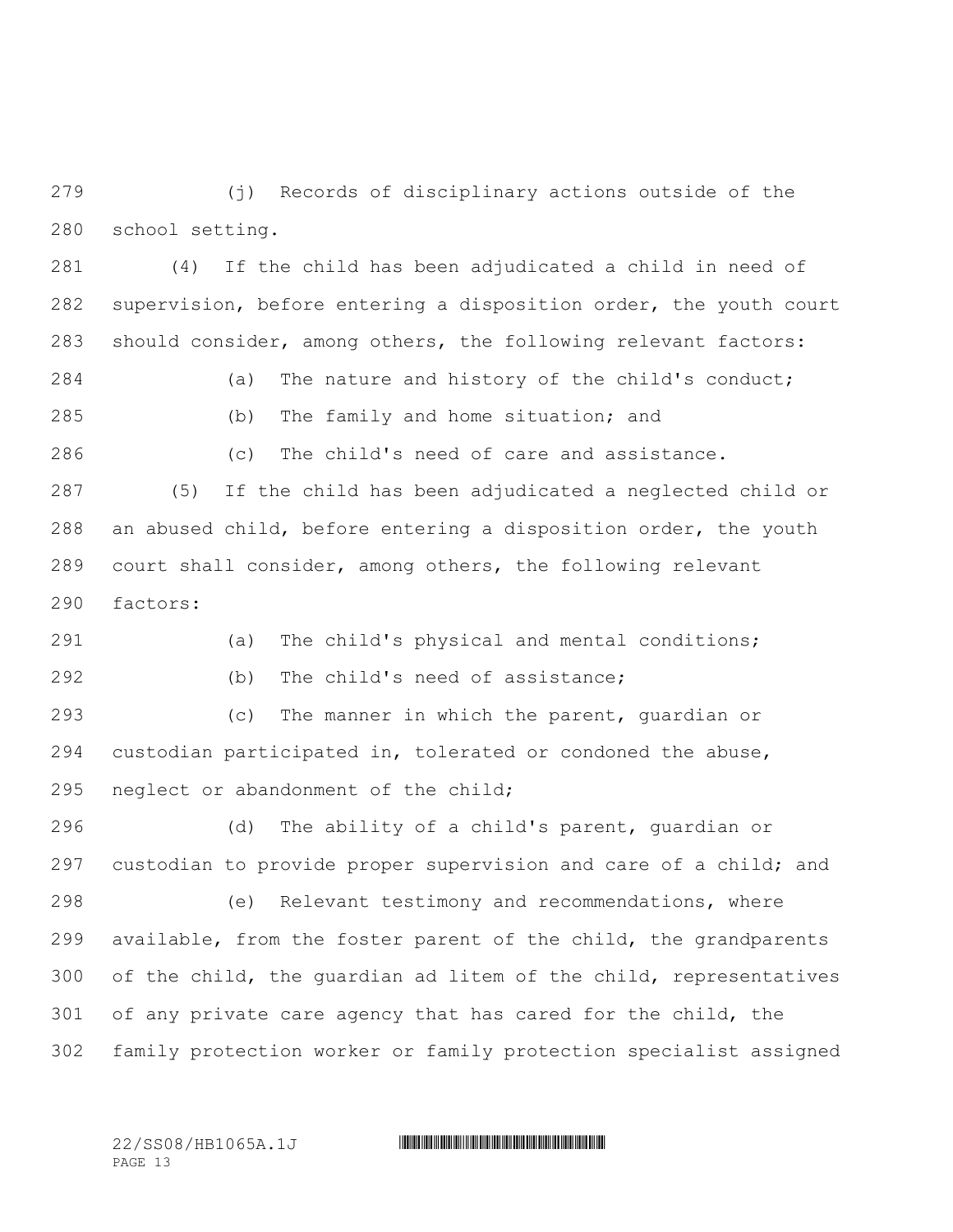to the case, and any other relevant testimony pertaining to the case.

 (6) After consideration of all the evidence and the relevant factors, the youth court shall enter a disposition order that shall not recite any of the facts or circumstances upon which the disposition is based, nor shall it recite that a child has been found guilty; but it shall recite that a child is found to be a delinquent child, a child in need of supervision, a neglected child or an abused child.

 (7) If the youth court orders that the custody or supervision of a child who has been adjudicated abused or neglected be placed with the Department of Human Services or any other person or public or private agency, other than the child's parent, guardian or custodian, the youth court shall find and the disposition order shall recite that:

 (a) (i) Reasonable efforts have been made to maintain the child within his own home, but that the circumstances warrant his removal and there is no reasonable alternative to custody; or

 (ii) The circumstances are of such an emergency nature that no reasonable efforts have been made to maintain the child within his own home, and that there is no reasonable alternative to custody; and

 (b) That the effect of the continuation of the child's residence within his own home would be contrary to the welfare of

PAGE 14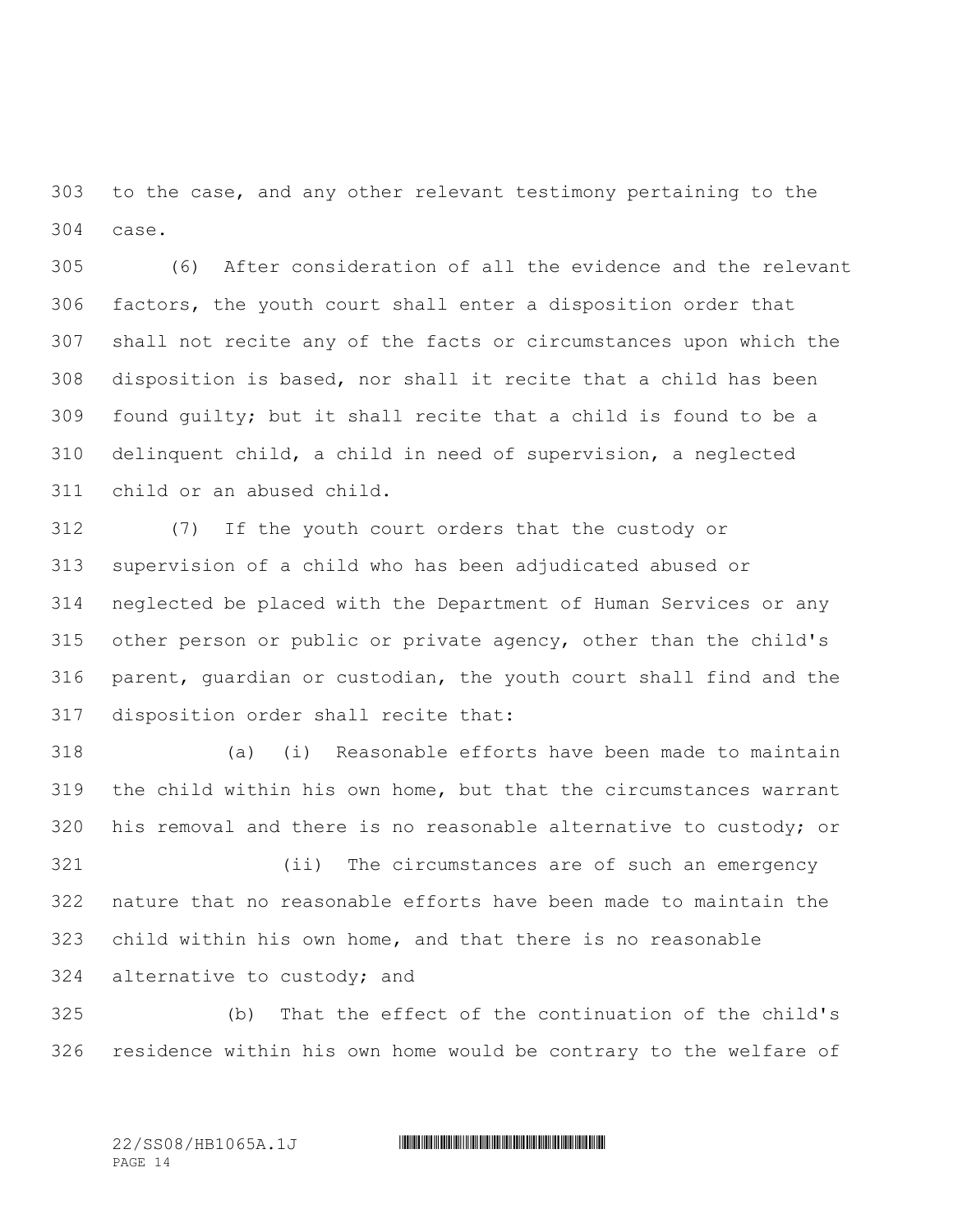the child and that the placement of the child in foster care is in the best interests of the child; or

 (c) Reasonable efforts to maintain the child within his home shall not be required if the court determines that:

 (i) The parent has subjected the child to aggravated circumstances, including, but not limited to, abandonment, torture, chronic abuse and sexual abuse; or

 (ii) The parent has been convicted of murder of another child of that parent, voluntary manslaughter of another child of that parent, aided or abetted, attempted, conspired or solicited to commit that murder or voluntary manslaughter, or a felony assault that results in the serious bodily injury to the surviving child or another child of that parent; or

 (iii) The parental rights of the parent to a sibling have been terminated involuntarily; and

 (iv) That the effect of the continuation of the child's residence within his own home would be contrary to the welfare of the child and that placement of the child in foster care is in the best interests of the child.

 Once the reasonable efforts requirement is bypassed, the court shall have a permanency hearing under Section 43-21-613 within thirty (30) days of the finding.

 (8) Upon a written motion by a party, the youth court shall make written findings of fact and conclusions of law upon which it relies for the disposition order. If the disposition ordered by

PAGE 15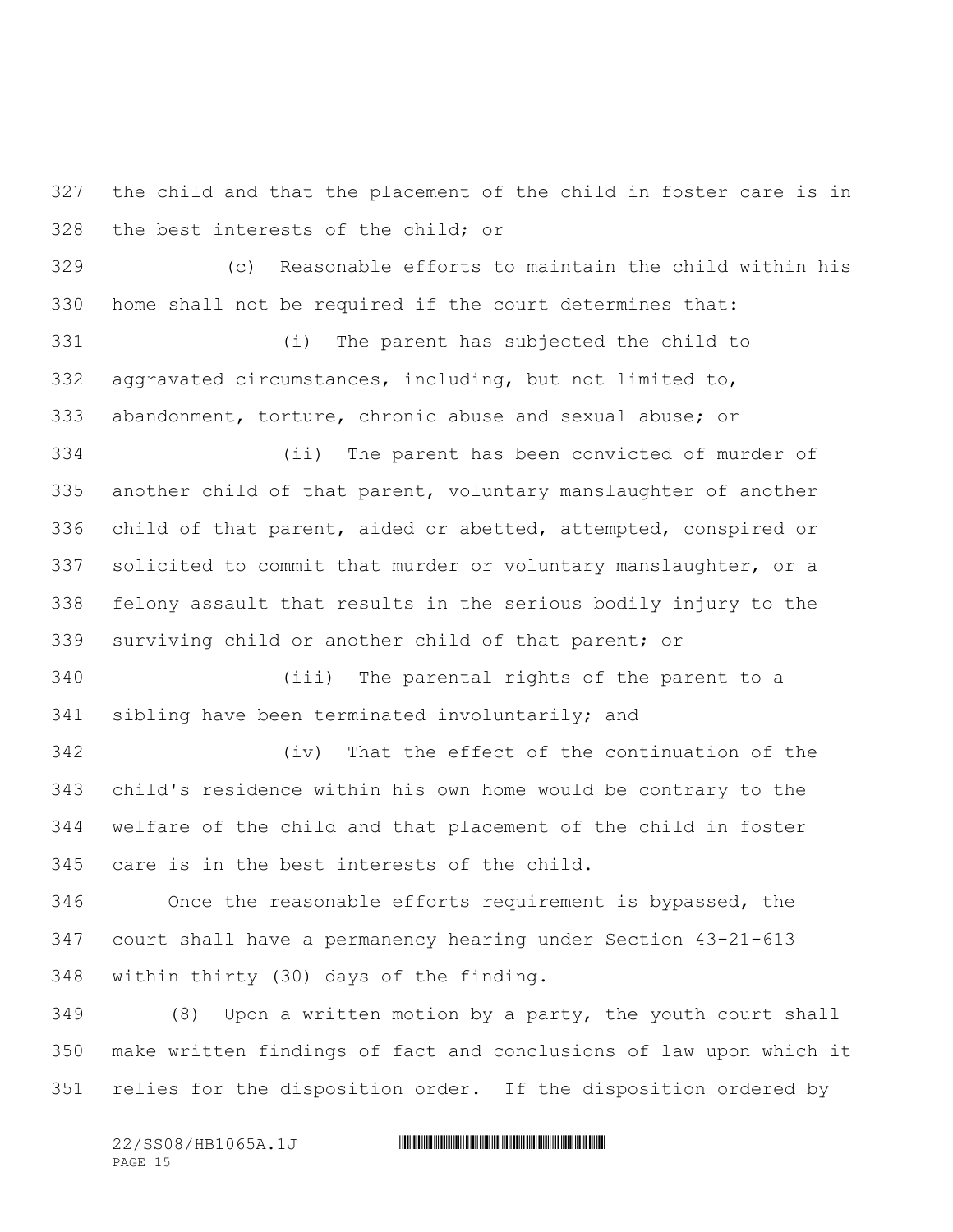the youth court includes placing the child in the custody of a training school, an admission packet shall be prepared for the child that contains the following information:

 (a) The child's current medical history, including medications and diagnosis;

(b) The child's mental health history;

 (c) Copies of the child's cumulative record from the last school of record, including special education records, if reasonably available;

 (d) Recommendation from the school of record based on areas of remediation needed;

 (e) Disciplinary records from the school of record; and (f) Records of disciplinary actions outside of the school setting, if reasonably available.

 Only individuals who are permitted under the Health Insurance Portability and Accountability Act of 1996 (HIPAA) shall have access to a child's medical records which are contained in an admission packet. The youth court shall provide the admission packet to the training school at or before the child's arrival at the training school. The admittance of any child to a training school shall take place between the hours of 8:00 a.m. and 3:00 p.m. on designated admission days.

 (9) When a child in the jurisdiction of the Youth Court is committed to the custody of the Mississippi Department of Human Services and is believed to be in need of treatment for a mental

PAGE 16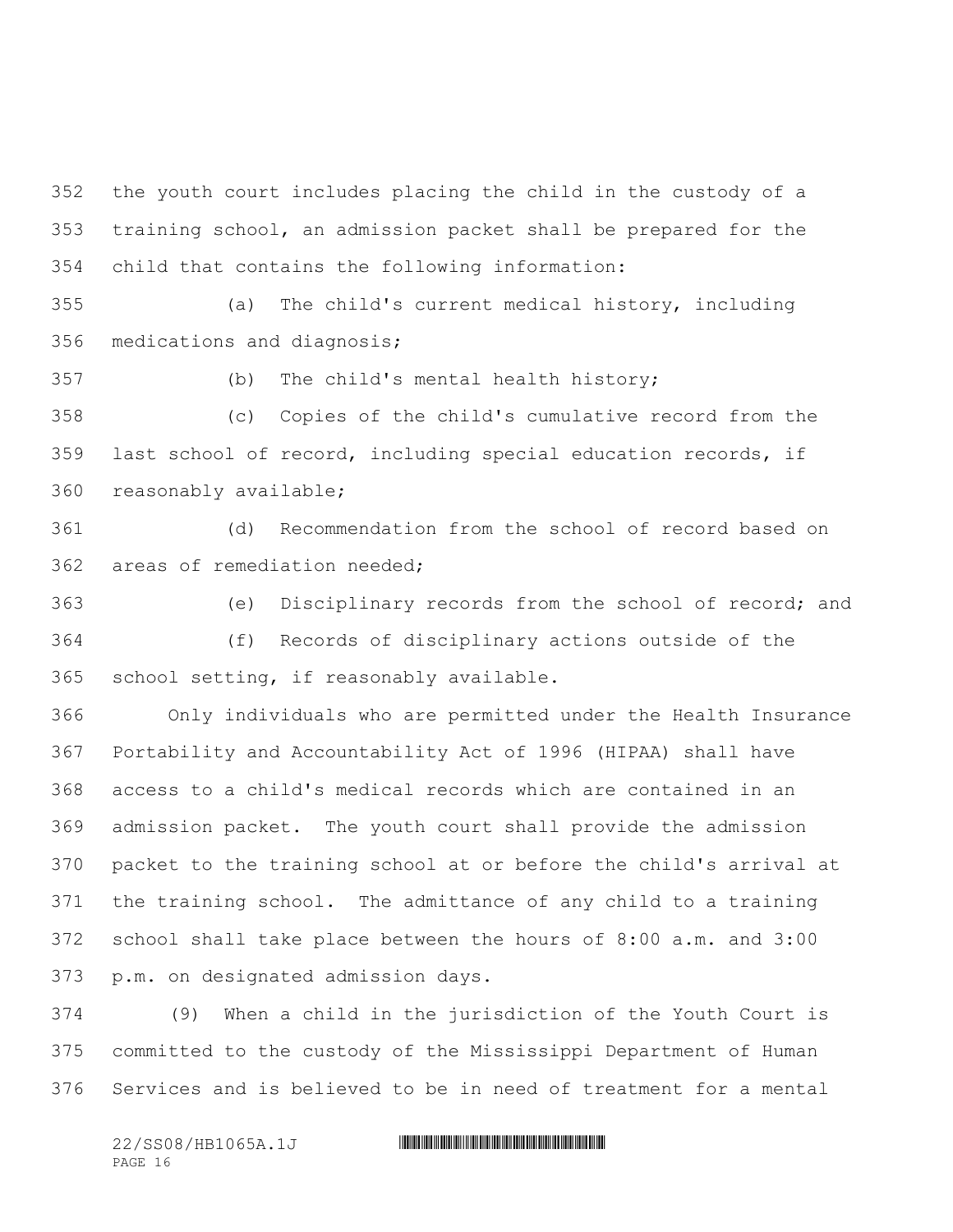or emotional disability or infirmity, the Department of Human Services shall file an affidavit alleging that the child is in need of mental health services with the Youth Court. The Youth Court shall refer the child to the appropriate community mental health center for evaluation pursuant to Section 41-21-67. If the prescreening evaluation recommends residential care, the Youth Court shall proceed with civil commitment pursuant to Sections 41-21-61 et seq., 43-21-315 and 43-21-611, and the Department of Mental Health, once commitment is ordered, shall provide appropriate care, treatment and services for at least as many adolescents as were provided services in fiscal year 2004 in its facilities.

 (10) Any screening and assessment examinations ordered by the court may aid in dispositions related to delinquency, but no statements or admissions made during the course thereof may be admitted into evidence against the child on the issue of whether the child committed a delinquent act.

 (11) For a child adjudicated delinquent for an offense under Section 97-41-16, the youth court shall order a psychiatric evaluation and counseling or treatment pursuant to Section 97-41-16(3)(c).

## **FURTHER, AMEND the title after the semicolon on line 4 by inserting the following:**

 TO AMEND SECTION 97-41-16, MISSISSIPPI CODE OF 1972, TO RENAME THE SECTION "BUDDY'S LAW"; TO REQUIRE A CHILD ADJUDICATED DELINQUENT UNDER THIS SECTION TO RECEIVE A PSYCHIATRIC EVALUATION AND